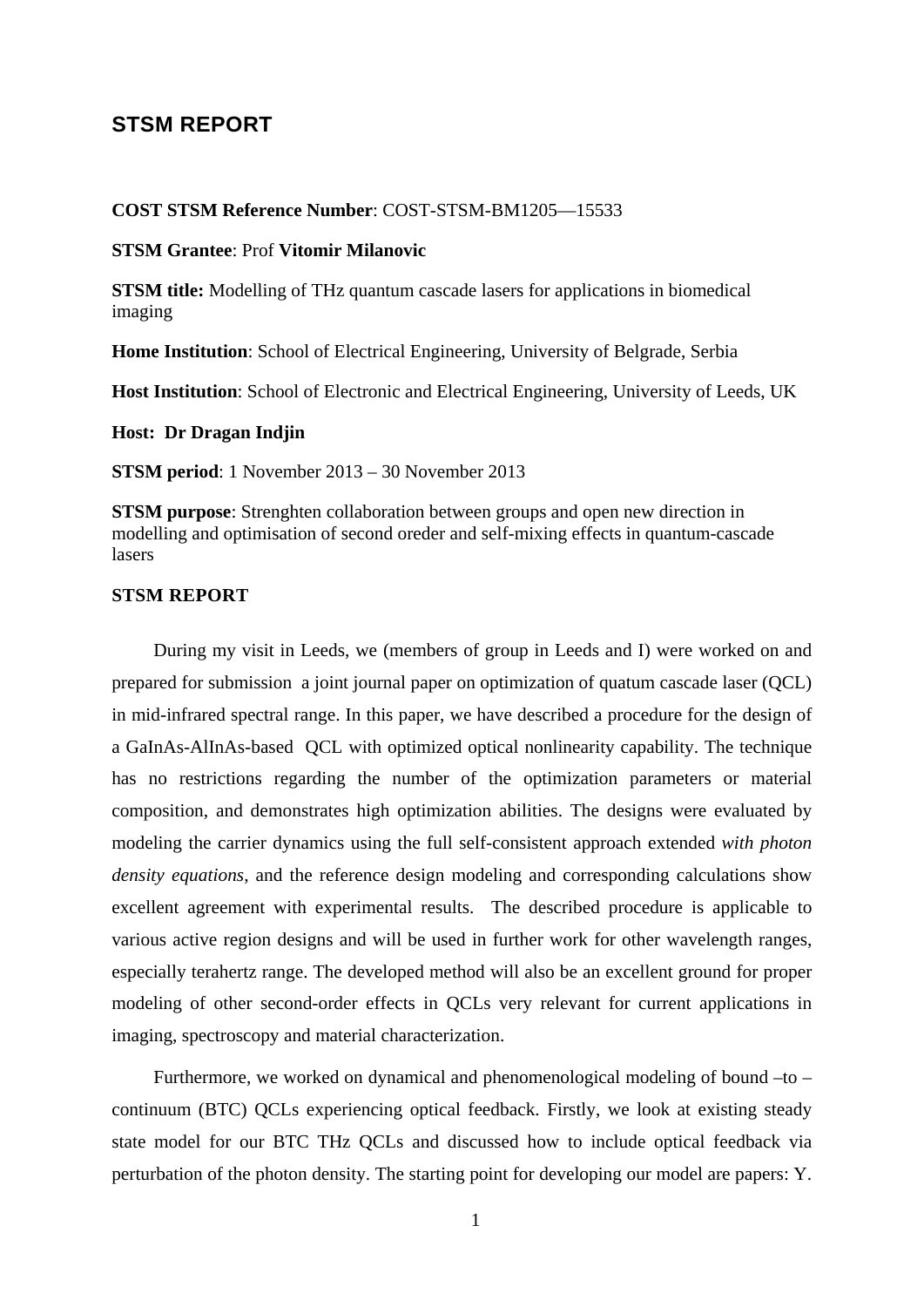Petitjean et al, IEEE J. Selected Topics Quant. Electron., **17**, 22, 2011 and M. K. Halder, IEEE J. Quantum Electron., **41**, 1349, 2005. Based on the paper by A. Hugi et al, Semcond. Sci. Technol., **25**, 1, 2010 , we preformed development of basic feasibility study how to model thermal injection of carriers and incorporate feedback via optical reinjection of radiation into laser cavity following pioneering work by R. Lang and K. Kobayashi ( IEEE J. Quantum Electron., **16**, 347, 1980).

Our model assumes existence of two effective levels only: upper and lower laser levels, with corresponding injection efficiency, taken from full QCL model without feedback. Therefore, this problem consists of system of four first order nonlinear differential equations. Solving this system of differential equations we would calculate electron concentrations on upper and lower level. Relative changes of this concentrations approximately cause changes in output voltage. This change of voltage may be experimentally observed. Also, we analyzed possibility of optimization of this effect by method of genetic algorithm. We made a clear plan for further collaboration, and as starting point numerical simulation will be performed in Belgrade, with an aid of PhD student who is a member of Belgrade group. Further joint journal publications are expected from this collaboration.

The Quantum Electronics group in the School of Electronic and Electrical Engineering, University of Leeds has great experience in research of QCLs with over hundred papers in highly ranking international journals. Collaboration with Leeds' group and in particular with Dr Dragan Indjin and Dr Zoran Ikonic during this STSM visit was very intensive, useful and potentially highly beneficial to Belgrade's group, in order to complete development of the model for THz QCL under the optical feedback. On the other hand, group from Leeds, in our opinion, will gain a benefit of implementing optimization techniques developed in Belgrade where our group has great experience and track record of many published papers.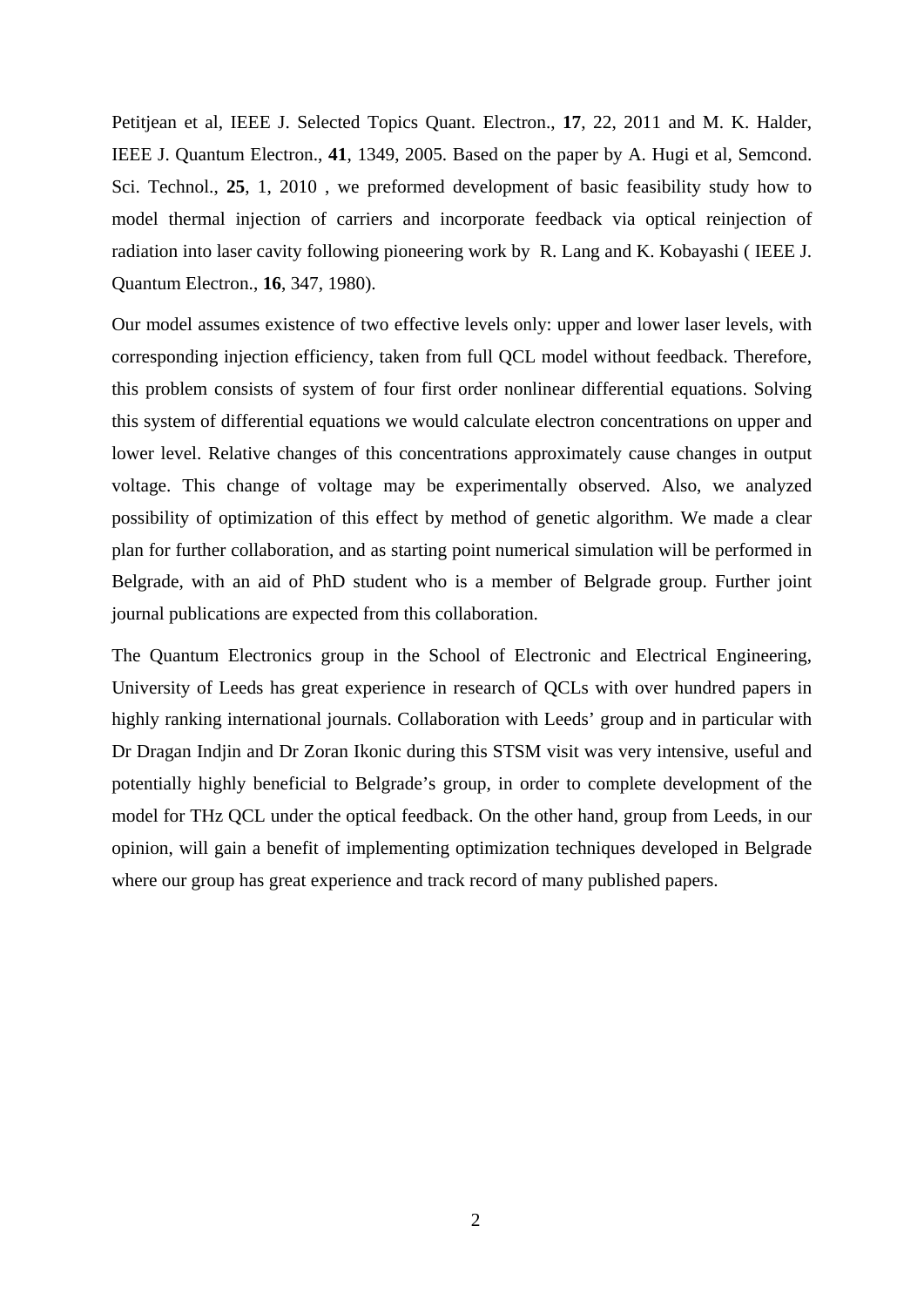| <b>STSM</b><br>outcome<br>form STSM<br>application<br>number | Home<br>institution<br>& country                      | <b>Host</b><br>institution &<br>country | <b>BM1205</b><br><b>WG</b> | Objective of<br>the<br>collaboration                                                                 | <b>Results of the</b><br>collaboration                                                                         |
|--------------------------------------------------------------|-------------------------------------------------------|-----------------------------------------|----------------------------|------------------------------------------------------------------------------------------------------|----------------------------------------------------------------------------------------------------------------|
| COST-<br>STSM-<br>BM1205-<br>15533                           | <b>University</b><br>of<br>Belgrade,<br><b>Serbia</b> | <b>University of</b><br>Leeds, UK       | WG2/WG3<br><b>THz/MIR</b>  | <b>Developement</b><br>of models for<br>second order<br>effects and<br>self-mixing in<br><b>QCLs</b> | <b>Develpoed model</b><br>for SHG QCL<br>optinistation and<br>basic model for<br>Self-mixing in<br><b>QCLs</b> |

I acknowledge that the described short term scientific mission was successfully carried out in the conditions here specified. Collaborations between partners was further developed and in the first instance, a joint journal paper was submitted to Journal of Applied Physics.

Leeds, 20 December 2013

Dragon Indjin

Dr Dragan Indjin Reader in Optoelectronics and Nanoscale Electronics, Institute of Microwaves and Photonics School of Electronic and Electrical Engineering University of Leeds, LS2 9JT, UK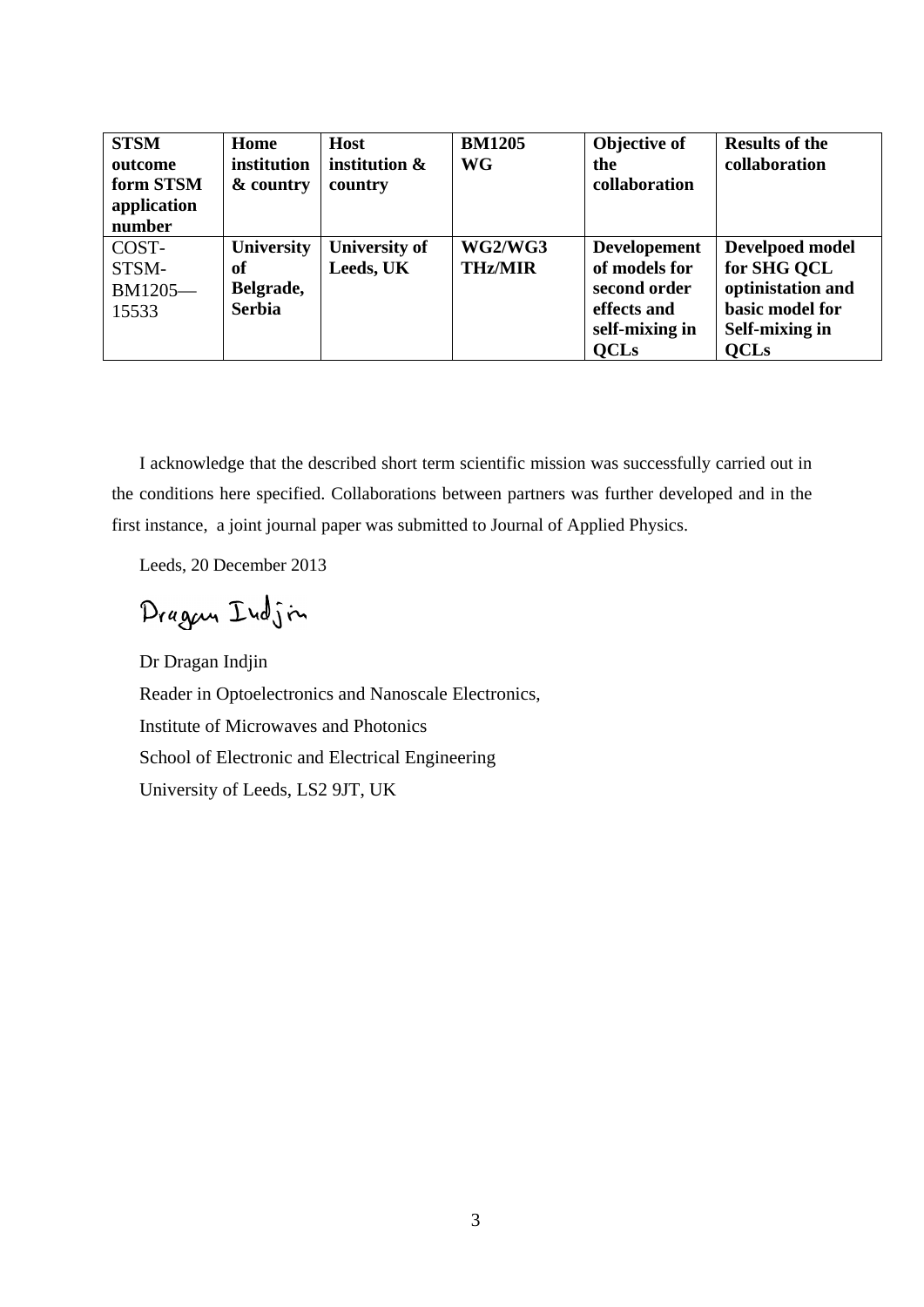# **Quantum Cascade Lasers with Second Harmonic Generation Optimized Active Regions**

A. G[a](#page-3-0)jić<sup>1,2,a)</sup>, J. Radovanović<sup>1</sup>, V. Milanović<sup>1</sup>, D. Indjin<sup>3</sup>, Z. Ikonić<sup>3</sup>

<sup>1</sup> *School of Electrical Engineering, University of Belgrade, Bulevar kralja Aleksandra 73, 11120 Belgrade, Serbia* 

*2 Telekom Srbija, a.d., Takovska 2, 11000 Belgrade, Serbia*

3 *School of Electronic and Electrical Engineering, University of Leeds, Leeds LS2 9JT, UK* 

**Abstract.** We present a computational model developed for the optimization of the second order optical nonlinearities in GaInAs/AlInAs quantum cascade laser (QCL) structures. It is based on the implementation of the Genetic algorithm (GA) with the purpose of determining a set of design parameters that satisfy predefined conditions, leading to an enhancement of the device output characteristics. In the following step, upon obtaining the optimized structure, carrier transport and the power output of the structure were calculated by selfconsistently solving the system of rate equations for carriers and photons. Both stimulated and simultaneous double photon absorption processes that occur between the second harmonic generation (SHG) -relevant levels are incorporated into the rate equations, and material-dependent effective mass, as well as band nonparabolicity, are taken into account. The developed method is general, and can be applied to any higher order effect which requires photon density equitation included. Specifically, we have addressed the optimization of the active region of a double quantum well (QW)  $In_{0.53}Ga_{0.47}As/Al_{0.48}In_{0.52}As$  structure and presented the output characteristics of the designed optimized structure.

PACS: 42.55.Px Semiconductor lasers; laser diodes, 42.65.Ky Frequency conversion; harmonic generation, including higher-order harmonic generation, 73.21.Fg Quantum wells

#### **I. INTRODUCTION**

 $\overline{a}$ 

The wide range of emission wavelengths, as well as room temperature operation, have marked quantum cascade lasers (QCLs) as one of the most sophisticated and reliable light sources in the infrared and terahertz region of the electromagnetic spectrum<sup>[1](#page-19-0) [2](#page-19-1) [3](#page-19-1) [4](#page-19-1) [5](#page-19-1) [6](#page-19-1) [7](#page-19-1)</sup>. Their fast development led to high performance devices which have been commercialized by several companies, such as Nanoplus and Alpes Lasers, in the past decade.

<span id="page-3-0"></span>a) Electronic mail: aleksandragaj@telekom.rs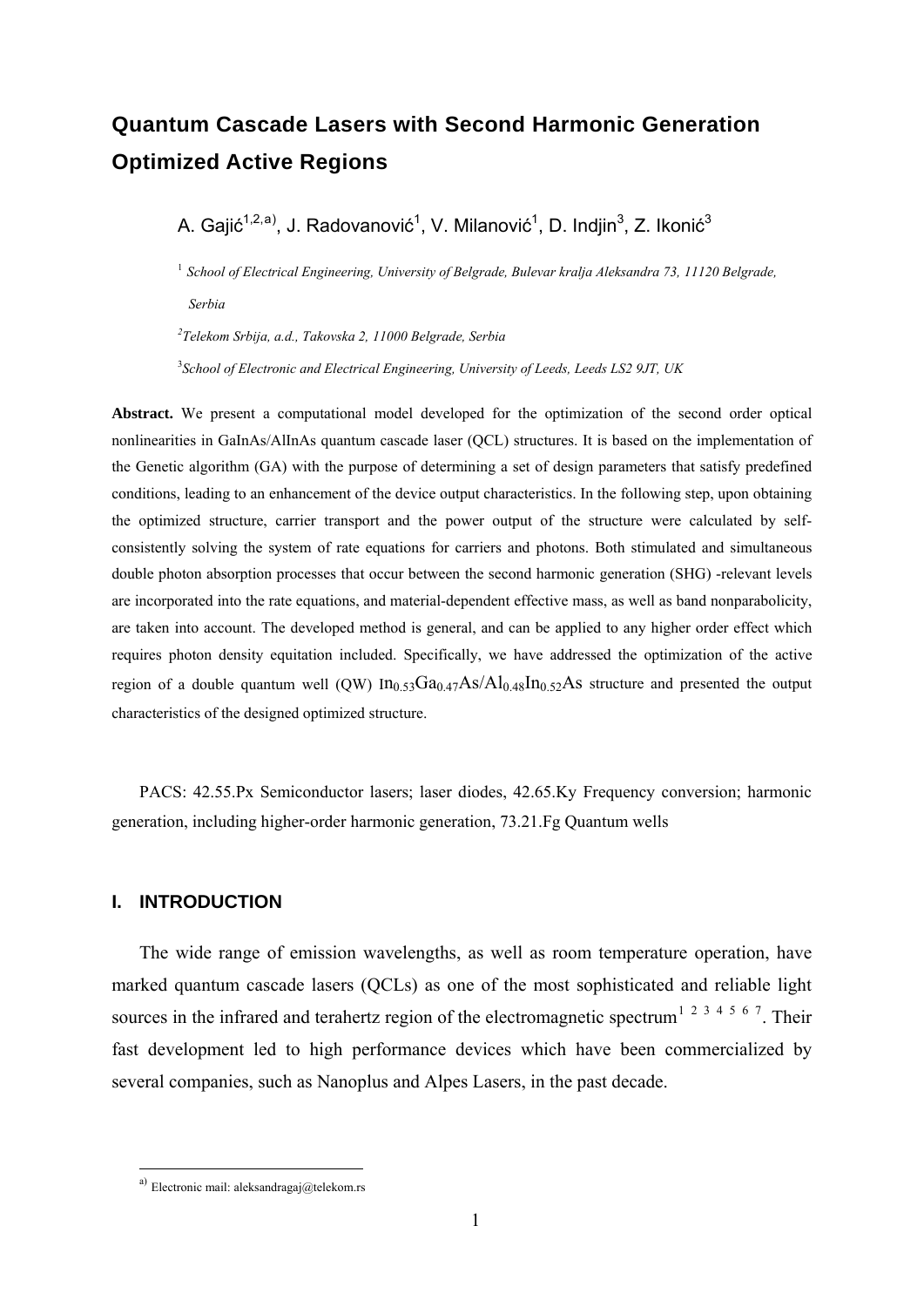QCLs are one of the greatest examples of how intersubband transitions can be tailored to suit a particular purpose simply by changing the material composition and layer thickness of the constituent semiconductor materials, thus engineering the electronic energy states and wave functions<sup>[8](#page-19-1)[9](#page-19-1)</sup>. Beside their linear optical properties, resonant intersubband transitions can also be utilized as strongly nonlinear oscillators, enabling huge nonlinear optical susceptibilities to take place<sup>[10](#page-19-1)</sup>. These optical nonlinearities can have a vast range of possible applications due to the capability of changing the frequency of the fundamental laser source<sup>[11](#page-19-1)</sup>  $12<sup>12</sup>$  $12<sup>12</sup>$ . The nonlinear susceptibility represents an intrinsic property of a specific material system, which basically means that every media can provide optical nonlinearities<sup>[13](#page-19-1)</sup>, but in most cases the effect is too weak to be observed or utilized. In order to enhance the interaction of photons, an optical medium with a large nonlinear susceptibility is required<sup>[14](#page-19-1)</sup>.

The existence of a systematic and precise modeling technique, which will enable a deeper insight of the physical processes occurring in these complex devices, is a prerequisite for the successful design of QCL structures. The inclusion of all relevant scattering mechanisms that take place in both the optically active and collector(extractor)/injector multi-quantum well (QW) regions of the QCL is essential for an accurate description of the carrier dynamics<sup>[15](#page-19-1)</sup> [16](#page-19-1).

<span id="page-4-1"></span><span id="page-4-0"></span>In the work presented here, we will address the optimization of two-QW active region mid-infrared (MIR)  $QCLs<sup>17</sup>$  $QCLs<sup>17</sup>$  $QCLs<sup>17</sup>$  with respect to the resonant second-order susceptibility. The optimal potential profile that maximizes the product of dipole matrix elements relevant to  $x^{(2)}$  associated with second harmonic generation (SHG) is obtained by employing the Genetic algorithm (GA). The output properties of the optimized structure are calculated by using the full self-consistent rate equation model, where subband carrier density and photon density equations are included<sup>[18](#page-19-1)</sup> <sup>[19](#page-19-1)</sup>, and the results of the calculations predict a noticeable improvement of the targeted nonlinear optical susceptibility and consequently the nonlienar output power for the optimized design. Both, the reference and optimized device, are designed for fundamental and SHG laser emission at  $\lambda$ -9 μm and  $\lambda$ -4.5 μm, respectively.

## **II. THEORETICAL CONSIDERATIONS**

### **A. Genetic Algorithm**

Genetic Algorithms are a family of computational models created with the purpose of solving complex problems by mimicking the process of natural evolution. They represent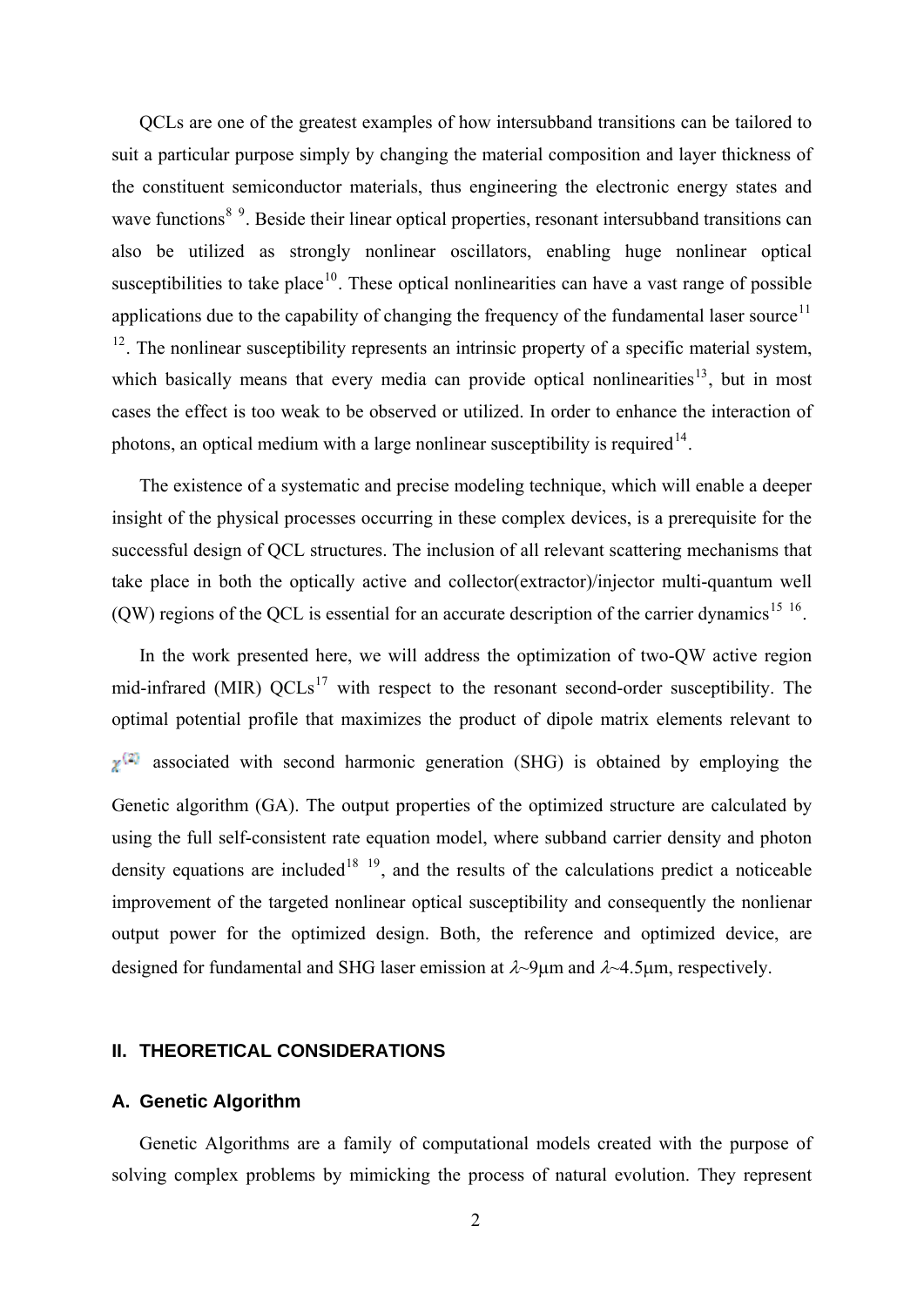search heuristics used to generate solutions to optimization and search problems by a combination of selection, recombination and mutation<sup>[20](#page-19-1)</sup>.

GAs belong to a larger class of evolutionary algorithms (EA), which generate solutions using techniques inspired by nature, such as inheritance, mutation, selection, and crossover. An implementation of a genetic algorithm begins with a population of typically random chromosomes into which a potential solution to a specific problem is encoded. At each step, the genetic algorithm randomly selects individuals from the current population and uses them as parents to produce the children for the next generation. Over successive generations, the population "evolves" toward an optimal solution. The "fitness" of a solution is typically defined with respect to the current population.

Genetic algorithms are often viewed as function optimizers, although the range of problems to which they have been applied is quite broad. Of particular interest are applications to problems that are not well suited for standard optimization algorithms, entailing objective functions which are discontinuous, nondifferentiable, stochastic, or highly nonlinear.

The code used in this work<sup>[21](#page-19-1)</sup> initializes a random sample of individuals with different parameters to be optimized using evolution via survival of the fittest. The selection scheme used is tournament selection with a shuffling technique for choosing random pairs for mating. The routine includes binary coding for the individuals, jump mutation, creep mutation, and the option for single-point or uniform crossover. Niching (sharing) and an option for the number of children per pair of parents have been added.

Since the optimization of the entire QCL structure would be extremely computationally demanding, we have focused on the optimization of the active region which we then seamlessly assimilate with the existing injector/collector design.

## *1. Active region optimization*

<span id="page-5-0"></span>Active regions in QCL have been designed in many ways, the number of constituent quantum wells varying from a single QW to ten coupled QWs or even superlattices<sup>[22](#page-19-1)</sup>. However, a typical MIR design based on electron-longitudinal optical (LO) phonon depopulation mechanism, implies a minimum of three consecutive energy levels, with the radiative transitions occurring between the upper and lower laser levels, i.e. levels 3 and 2, while level 2 is quickly depleted of electrons by resonant LO phonon scattering into level 1.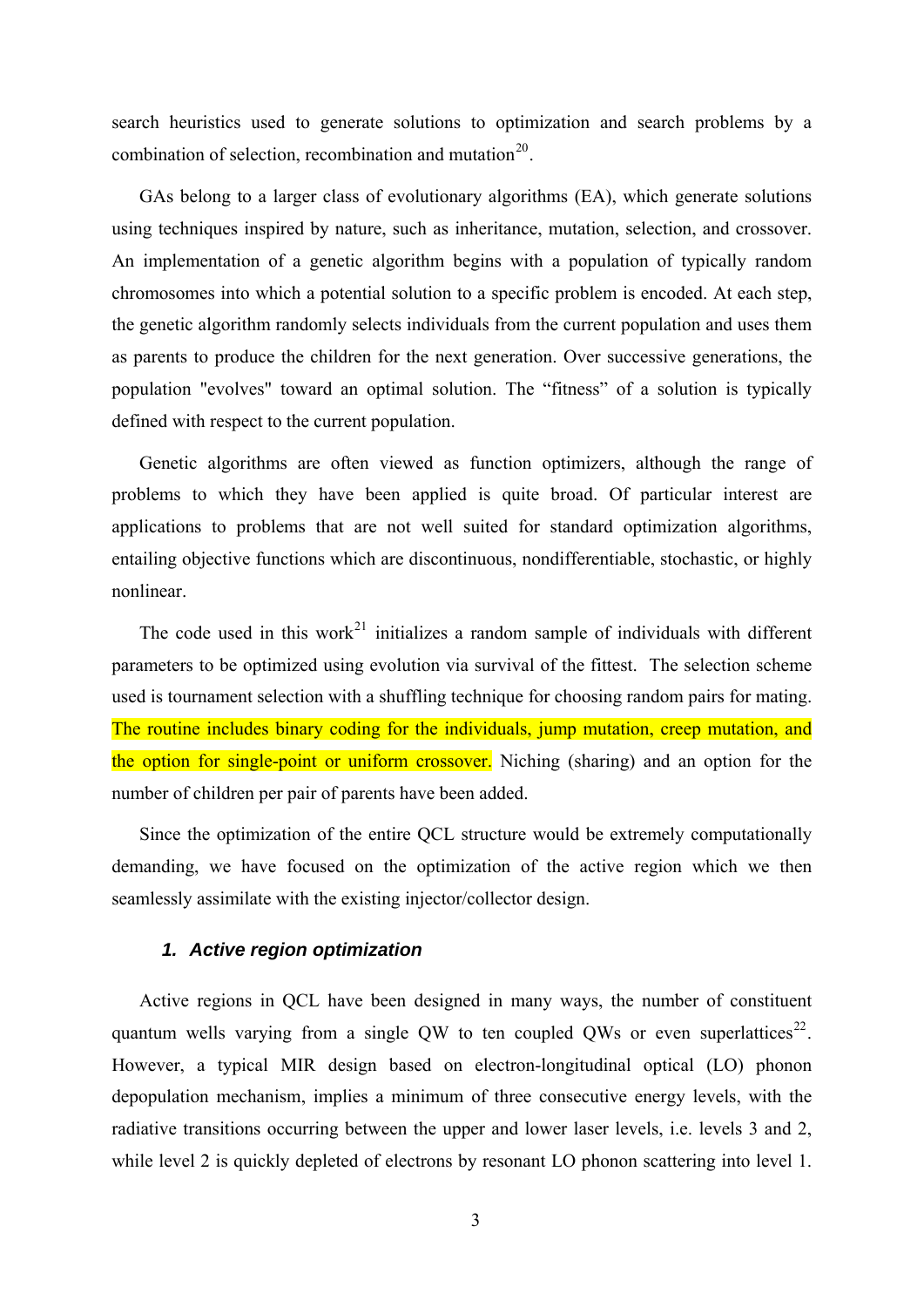The electrons are scattered into the upper laser level from the preceding injector region and, after the radiative transition occurs, are transferred to the collector (extractor) region via LO scattering from the lower laser levels. High-performance QCLs are also characterized by large optical dipole matrix elements for the 3-2 transitions, long upper laser level and short lower laser level lifetimes, as well as fast radiative transitions from the upper into the lower laser level.



FIG. 1. Conduction band diagram and moduli squared of the essential wavefunctions of the reference structure, Ref. [17](#page-4-0), active region; the SHG nonlinear cascades are indicated to the right of each active region. Cascades I (continuous line) and II (dashed line) extend over the levels 2-3-4 and 3-4-5, respectively.

A QCL structure capable of second harmonic generation contains another significant energy triplet, in which at least one energy level needs to be populated with free electrons in order for the structure to be able to generate radiative transitions and act as an efficient nonlinear converter. This sets an important design requirement, i.e. that the upper laser level needs to coincide with one of the levels in the nonlinear cascade. This is best illustrated in Fig. 1, which shows close-up details of the reference structure conduction band diagram and moduli squared of the active region essential wavefunctions. The SHG nonlinear cascades are indicated on the right of the active region. Cascades I (continuous line) and II (dashed line) extend over the levels 2-3-4 and 3-4-5, respectively.

In our optimization model, we start with the existing design (see Ref. [17\)](#page-4-0) in which the active region consists of two coupled InGaAs quantum wells separated with an AlInAs barrier.

The optimization target function is chosen so to enable the maximization of the second order nonlinear susceptibility<sup>[23](#page-19-1)</sup>: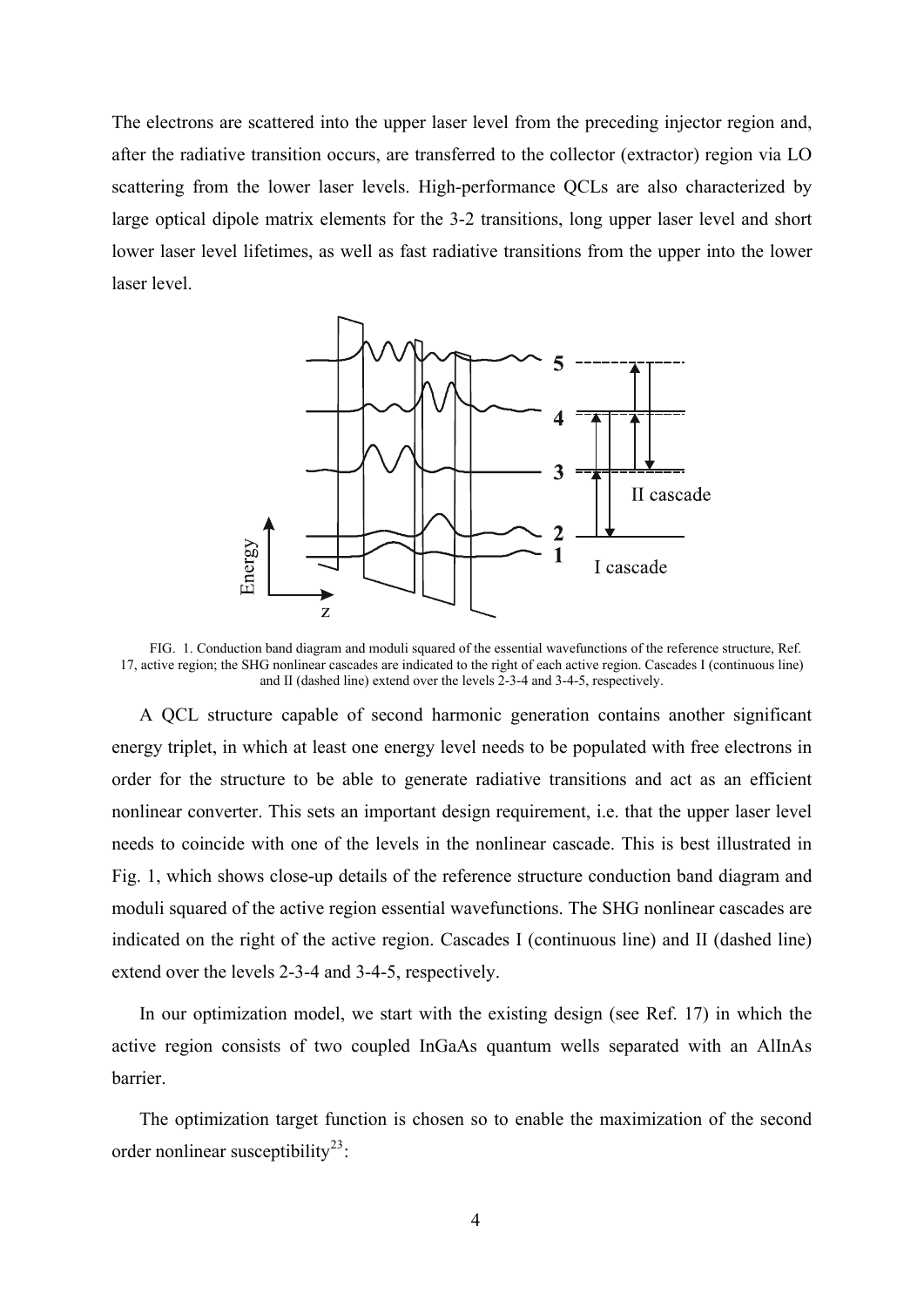$$
\chi^{(2)}(2\omega) \approx \frac{2\pi e^3}{d\varepsilon_0} \left[ \frac{M_{23}M_{34}M_{24}}{\gamma_{42}} \left( \frac{n_3 - n_4}{\gamma_{43}} + \frac{n_3 - n_2}{\gamma_{32}} \right) + \frac{M_{34}M_{45}M_{35}}{\gamma_{53}} \left( \frac{n_4 - n_5}{\gamma_{54}} + \frac{n_4 - n_3}{\gamma_{43}} \right) \right] (1)
$$

where  $M_{ij}$  is the dipole matrix element (DME) between levels *i* and *j*,  $\gamma_{ij}$  is the full width half maximum (FWHM) for transitions occurring between levels *i* and *j*, with the following values (Ref. [22](#page-5-0)):  $\gamma_{42} = \gamma_{53} = 20$ meV,  $\gamma_{43} = \gamma_{54} = 15$ meV and  $\gamma_{32} = 10$ meV,  $n_i$  is the sheet electron density on the level *i*, and *d* represents the layers width.

Taking into account that  $n_3 \geq n_4$ ,  $n_5$ , as well as that the  $\gamma_{ij}$  values can be considered similar, it may be given in the following simplified form:

$$
F_T = \left| M_{34} \cdot n_3 \left( M_{23} \cdot M_{24} \cdot \left( 2 - \frac{n_2}{n_3} \right) - M_{45} \cdot M_{35} \right) \right| \tag{2}
$$

From [Eq. (1)] we can see that  $\chi^{(2)}$  is proportional to the product of the three optical dipole matrix elements  $M_{23}M_{34}M_{24}$  for cascade I and  $M_{34}M_{45}M_{35}$  for cascade II. The nonlinearity can be further enhanced by increasing this product while retaining the multiple resonances between levels.

The objective is to maximize the function  $F_T$ , given in equation (2), while at the same time the active region continues to match the existing injector/collector regions described in the reference (Ref. [17\)](#page-4-0). The transition energies, *ΔE21* and *ΔE32*, defined by the LO phonon and transition energy, respectively, together with the transition energies between the levels constituting the cascades, *ΔE54* and *ΔE43*, should remain unchanged. While maintaining the energy differences, the shape of the wave functions can be modified by varying the potential profile in order to influence the parameters of interest in the calculation of the target function.

The parameter vector consists of layer thicknesses, which are only allowed to have nonnegative values, and these are limited to 105 Å for wells and 30 Å for barriers. Additional constraints regarding the minimal value of the matrix element, as well as the upper laser level energy, which is set to fit the injector region, are also taken into account during the optimization process. The algorithm is tuned to encourage the selection of potential profiles that favor diagonal transitions, with the intention of increasing the upper laser level life times.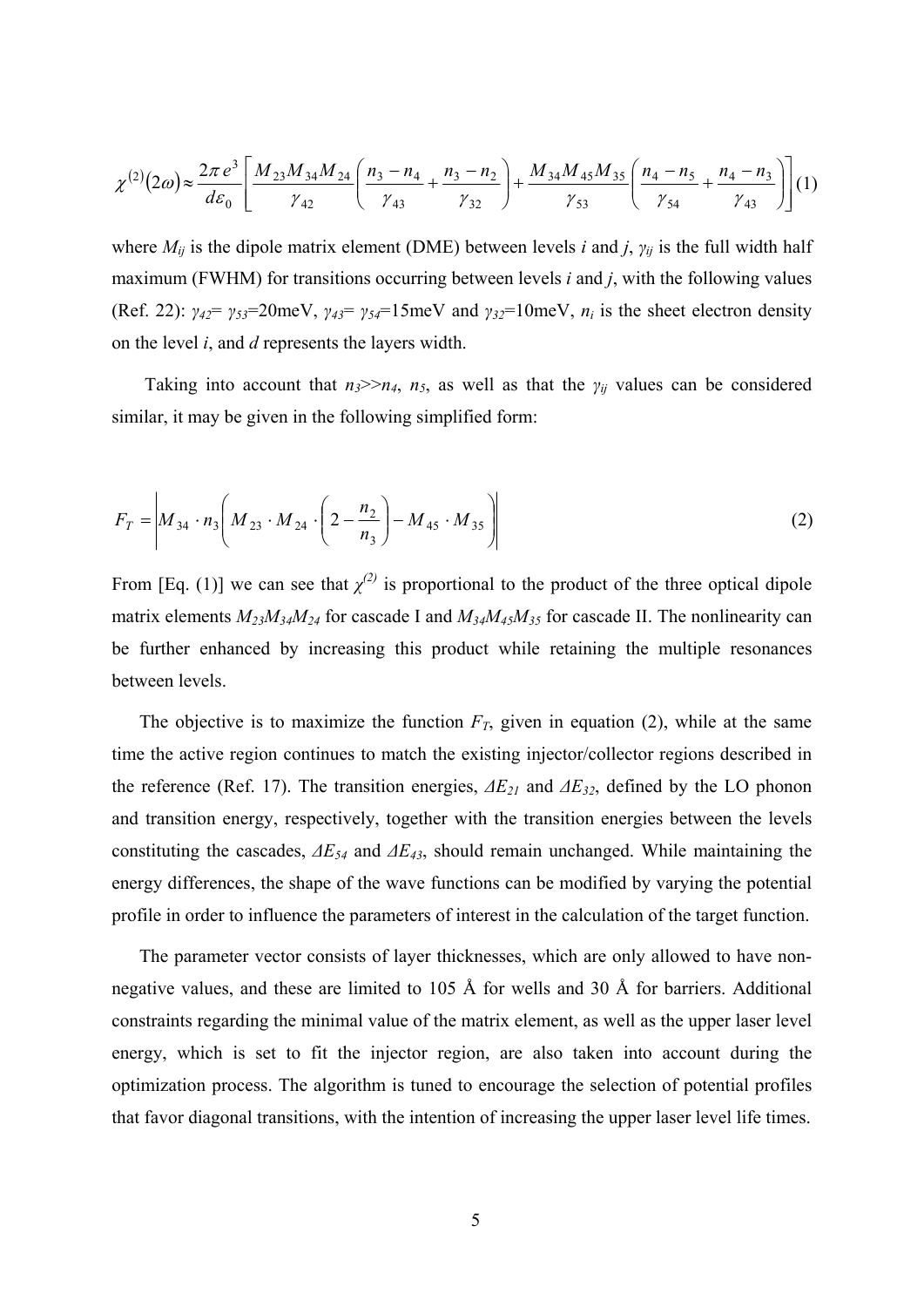The existing injector/collector region is then added to the calculated optimized active region, which concludes the design process.

#### **B. The self-consistent rate equation model**

Once the optimized structure is obtained and its energies and wave functions are evaluated, we can extract its output characteristics by applying the full self-consistent rate equation modeling of the electron transport in a periodic QCL structure (Ref. [15](#page-4-1)) where this time photon density equations are included. An inclusion of equations describing single and double-photon stimulated emission processes will significantly add to the complexity of the numerical procedure and make the convergence of the system more challenging. However, this approach will provide with a more general optimization method which will be readily used in real-life applications of higher-order effects in QCLs we are developing now, see for example Ref. [24](#page-19-1) [25](#page-19-1) [26](#page-19-1).

Let us look into a biased QCL structure with a large number of periods, each consisting of multiple quantum wells. In such a structure the energy spectrum is formally continuous, but to a very good approximation can be considered to consist of quasi-discrete states (resonances). For each of the periods within the structure we can identify an identical set of *N* states based upon the wave function localization properties. Electron scattering occurs between states within the same period as well as between states associated to different periods. However, the influence of the latter decreases as the wave function overlap lowers, so practically only the states belonging to neighboring periods interact significantly. Assuming an identical electron distribution in each period, one may consider some "central" period with its *P* nearest neighbours on either side, and write the scattering rate equations in the steady-state $27$ :

<span id="page-8-0"></span>
$$
\sum_{j=1, j\neq i}^{N} n_j W_{j,i} - n_i \sum_{j=1, j\neq i}^{N} W_{i,j} + \sum_{k=1}^{P} \sum_{j=1, j\neq i}^{N} \left[ n_j \left( W_{j,i+kN} + W_{j+kN,i} \right) - n_i \left( W_{i+kN,j} + W_{i,j+kN} \right) \right] = 0
$$
\n
$$
i \in \left( 1, N^2 \left( 2P^2 + 1 \right) - N \right)
$$
\n(3)

where  $i+ kN$  is the *i*-th state of the *k*-th neighbouring period, and  $W_{i,j}$  is the total scattering rate from state *i* into state *j*. The first two sums in [Eq. (3)] are due to intra-period, while the third is a consequence of inter-period scattering. Since the number of total scattering rate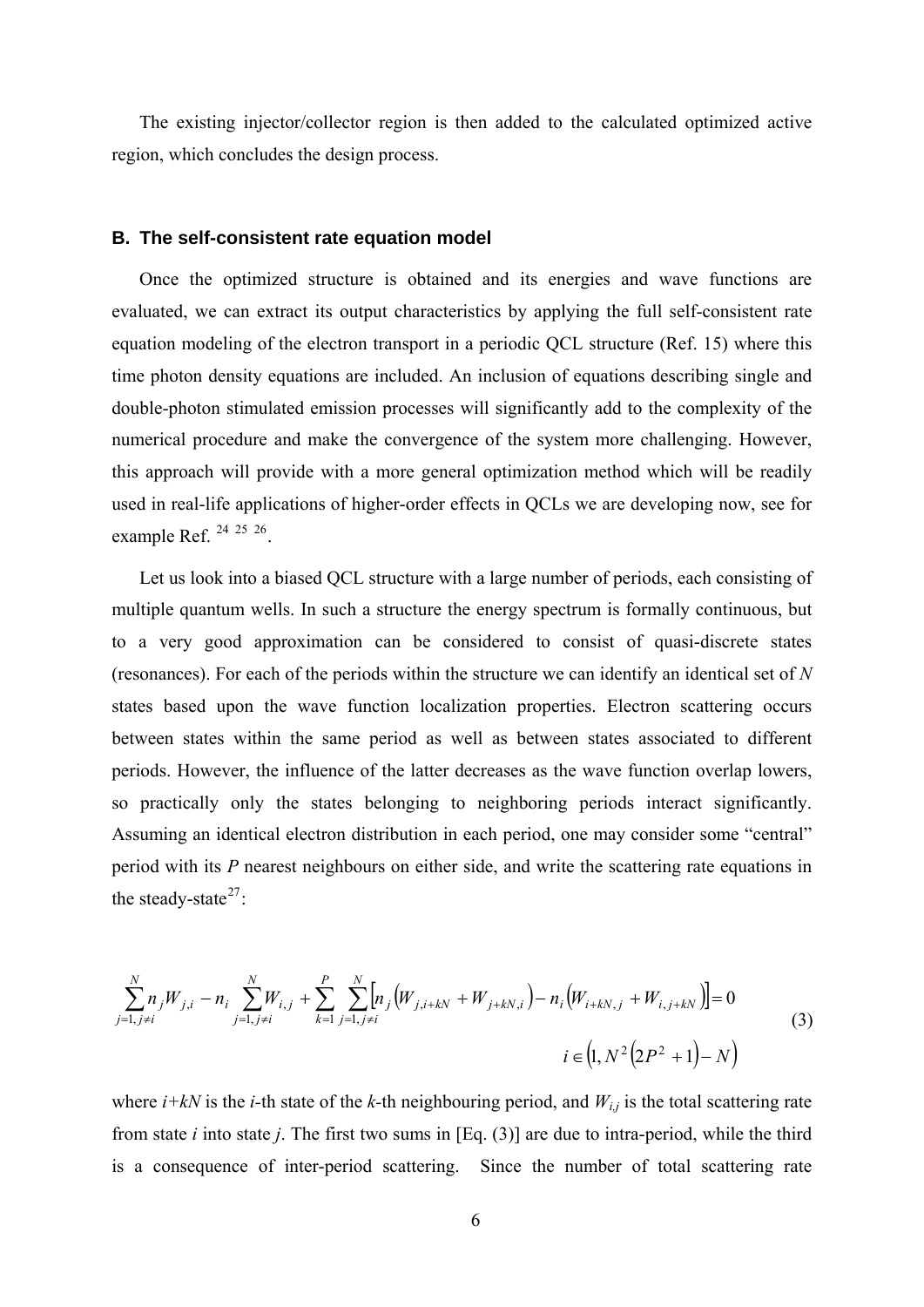processes equals to  $N^2(2P+I)$ -*N*, in order to reduce the number of scattering rate processes necessary to calculate the electron distribution, we have introduced the "tight-binding" approximation<sup>[28](#page-19-1)</sup> assuming that only the nearest neighbours interact, and set  $P=2$ .

<span id="page-9-1"></span>In the model applied in this calculation, we can use a simplified form of [Eq. (3)], in which the number of relevant energy levels is restricted to five per QCL region (five in the optically active region, and five in each injector and collector/extractor regions), see Fig. 2. Adopting, for example, the notation and subband indexes given in Ref. [27](#page-8-0), the injector and collector regions are represented with five energy levels each, subbands 1, 2, 3, 5 and 7 in the collector, and 8, 10, 11, 13 and 15 in the injector. The active region levels 14, 12, 9 and 6 are equally spaced with the energy intervals resonant to the lasing frequency. Level 4 represents the active region ground state which is located one LO phonon energy below the lower laser level in order to facilitate faster carrier extraction from the active QCL region into the following collector/injector region of the subsequent period, see Fig. 2.

The contribution of SHG resonant levels, i.e., 6-9-12 and 9-12-14 cascades, is reflected through both sequentially and simultaneously resonant intracavity two-photon processes. The incorporation of these processes into the rate equation model is essential, since the twophoton absorption between 9 and 14 and emission between levels 12 and 6 can seriously influence the lasing performance due to the reduced population inversion between the lasing states 6 and 9. They are taken into account by extending the rate equations system with the rate equation for the density of photons describing single and double-photon stimulated emission processes:

$$
\frac{dm_{\omega}}{dt} = \frac{\Gamma}{d} \Big[ W_{96}^p \big( n_9 - n_6 \big) + W_{(14)(12)}^p \big( n_{(14)} - n_{(12)} \big) + W_{(12)9}^p \big( n_{(12)} - n_9 \big) \Big] +
$$
\n
$$
+ 2 \frac{\Gamma}{d} \Big[ W_{(14)9}^{2p} \big( n_{(14)} - n_9 \big) + W_{(12)6}^{2p} \big( n_{(12)} - n_6 \big) \Big] - \frac{m_{\omega}}{\tau_p^{\omega}}
$$
\n(4)

<span id="page-9-0"></span>Here,  $m_{\omega}$  is the photon density [m<sup>-3</sup>],  $W_{ij}^p$  and  $W_{ik}^{2p}$  are the sigle- and double-photon stimulated emission rates, Γ is the mode confinement factor, which is assumed to be 0.5 (Ref. [29](#page-19-1)), and  $\tau_p^{\omega}$  is the photon lifetime related to the total loss  $\alpha_{\omega}$  as<sup>29</sup>  $\tau_p^{\omega} = (\nu_g \alpha_{\omega})^{-1}$ , where  $\nu_g$ represents the group velocity,  $v_g = c/n_\omega$ .

The single-photon stimulated emission rate is expressed as  $30$ :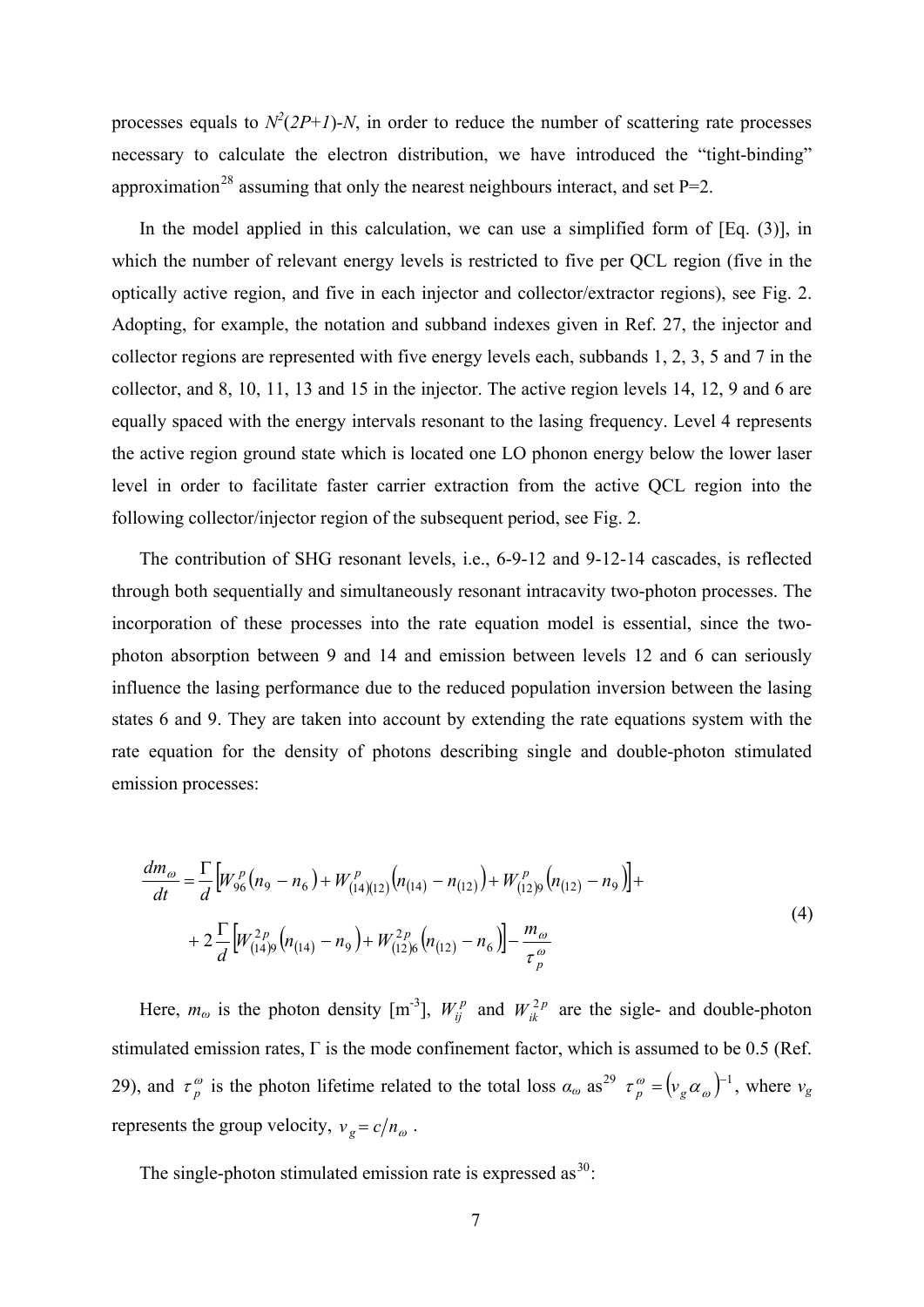$$
W_{ij}^P = \frac{e^2 M_{ij}^2 \omega}{2\varepsilon} \frac{\gamma_{ij}}{\left(E_{ij} - \hbar \omega\right)^2 + \left(\gamma_{ij}/2\right)^2} m_\omega
$$
\n(5)

where  $E_{ij}$  is the energy difference between levels *i* and *j*,  $\varepsilon$  is the permittivity of the lasing medium and  $\omega$  is the incident photon frequency. It can be seen from the expression [Eq. (5)] that the single-photon stimulated emission rate is proportional to the incident photon density (light intensity). The double-photon stimulated emission/absorption rate in the transition cascade  $i - j - k$  is proportional to the photon density squared, as given in Ref. [17](#page-4-0), [29](#page-9-0):

$$
W_{ik}^{2p} = \frac{e^4 M_{ij}^2 M_{jk}^2}{4\hbar \varepsilon^2} \left(\frac{\hbar \omega}{E_{jk} - \hbar \omega}\right) \frac{\gamma_{ik}}{\left(E_{ik} - 2\hbar \omega\right)^2 + \left(\gamma_{ik}/2\right)^2} m_{\omega}^2 \tag{6}
$$

In addition, in the rate equations system described by  $[Eq. (3)]$  the total scattering rates between any two levels of the nonlinear cascade in the active region include not only the nonradiative scattering rates, but also the radiative single and two-photon transitions, which are linearly and/or quadratically dependent on the incident photon density.

For transition rates between the adjacent single-photon resonant levels, i.e.  $W_{69}$ ,  $W_{96}$ ,  $W_{9(12)}$ ,  $W_{(12)9}$ ,  $W_{(12)(14)}$  and  $W_{(14)(12)}$  the total transition rate can be expressed as:

$$
W_{ij} = W_{ij}^{LO} + W_{ij}^{e-e} + W_{ij}^p
$$
 (7)

Similarly, the transition rates between the two-photon resonant levels  $W_{6(12)}$ ,  $W_{(12)6}$ ,  $W_{9(14)}$ , and  $W_{(14)9}$ , can now be calculated as:

$$
W_{ij} = W_{ij}^{LO} + W_{ij}^{e-e} + W_{ij}^{2p}
$$
 (8)

making the transition rates between the single-photon levels linearly and between the twophoton levels quadratically dependent on the incident photon density. The values for  $W_{ij}^p$ and  $W_{ik}^{2p}$  can be obtained from [Eq. (5)] and [Eq. (6)]. For any other transitions occurring outside the active region, the scattering rates are obtained by taking into account electron-LO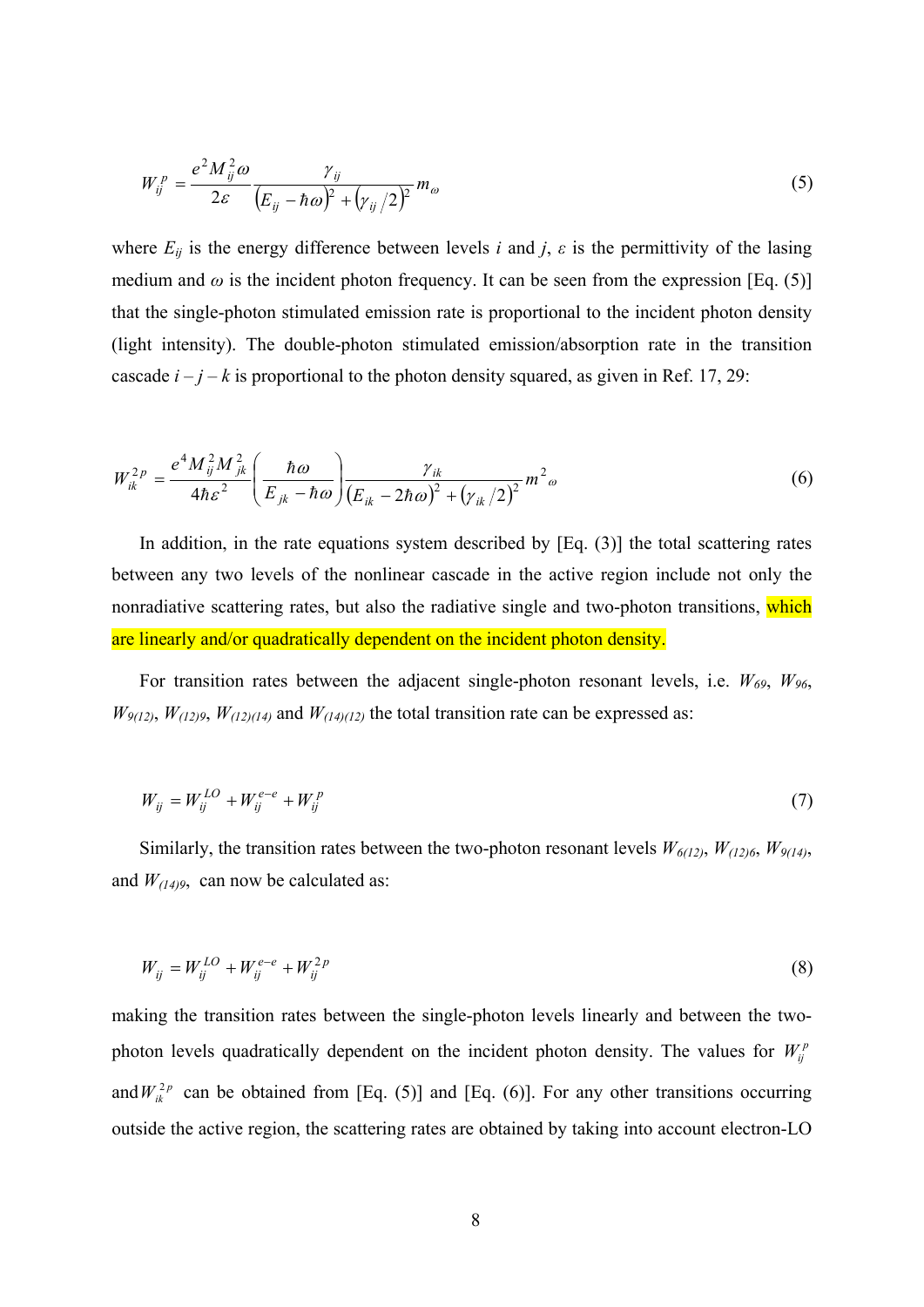phonon and electron-electron scattering only, making these transitions independent of the photon density in the cavity.

The set of equations expressed by [Eq. (3)], together with [Eq. (4)] describing the photon density, form a total of 16 rate equations whose solution for electron and photon densities *ni* and *mω* respectively can enable us to estimate macroscopic parameters of the system, such as the current density or the modal gain. The scattering time  $W_{if}$  is a function of both  $n_i$  and  $n_f$ the initial and final subband populations, as well as the photon density, as stated in [Eq. (5)] and [Eq. (6)], hence the set of equations needs to be solved self-consistently using an iterative procedure Ref. [15](#page-4-1), [27](#page-8-0).

In this work, the current density flowing through a reference plane placed in the injection barrier of the central period is be calculated using the scattering transport approach, i.e. by subtracting the current density component which is the result of electrons scattering into the next periods of the QCL from the component caused by electrons scattering back, Ref. [15](#page-4-1), [27](#page-8-0), [28](#page-9-1):

$$
J = \sum_{k=1}^{P} \sum_{i=1}^{N} \sum_{j=1}^{N} k \cdot n_i \left( W_{i,j+kN} + W_{i+kN,j} \right)
$$
(9)

Compared to computationally more demanding models, like the density fraction model<sup>[31](#page-19-1)</sup>  $32$  or the nonequilibrium Green function approach<sup>[33](#page-19-1)</sup>  $34$  this has proven to be accurate enough in the case of MIR structures.

The factor k in the summation, effective for non-nearest-neighbour scattering, originates from the scatterings from any QCL period left of the central period into any period right of it, or vice versa. Once again, we introduce the "tight-binding" approximation assuming that only the nearest neighbours interact, and set *P*=2.

The linear and SHG output light intensity can be calculated from the photon density in the cavity as

$$
I_{\omega} = N_{\text{mod}}(\hbar \omega) m_{\omega} \frac{c}{n_{\omega}}
$$
 (10)

where  $N_{\text{mod}}$  is the number of QCL periods in the lasing cavity, and is set to 50 as in Ref. [17](#page-4-0) and the factor  $c/n$  is the speed of light in the lasing cavity. The output power can now be calculated as: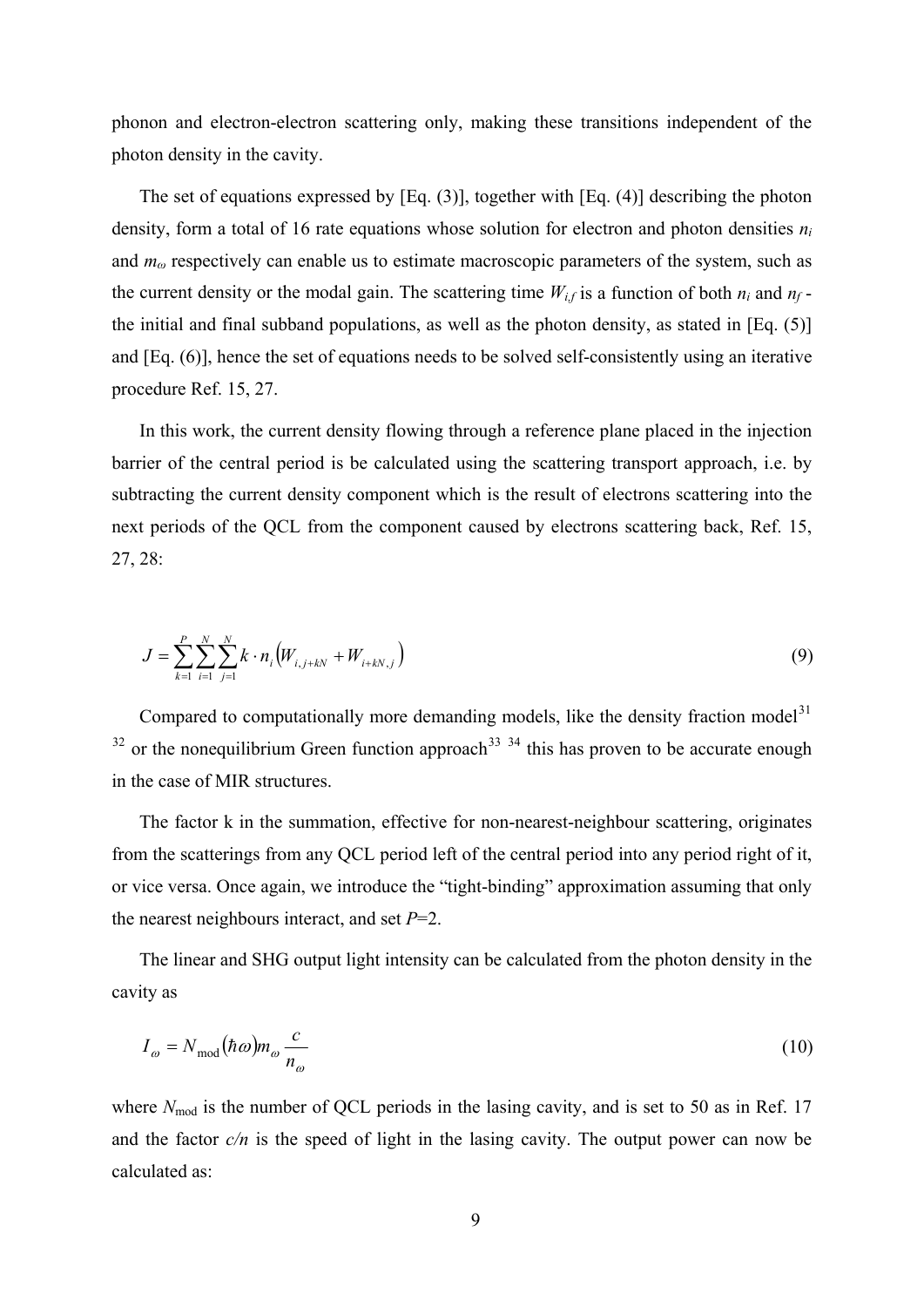$$
P_{\omega} = I_{\omega}A \tag{11}
$$

where *A* represents the cross-sectional area transverse to the light propagation direction.

By solving the steady-state rate equations system given by [Eq. (3)] and [Eq. (4)], we can determine the photon density, and, correspondingly, the initial fundamental power output given by [Eq. (10)] and [Eq. (11)]. The nonlinear output power can then be obtained from the following expression, Ref. [29](#page-9-0):

$$
P_{2\omega} = \frac{2\pi^2 |\chi^{(2)}|^2 \left[ e^{-2\alpha_{2\omega}L} - 2e^{-2\alpha_{2\omega}L} \cos(\Delta kL) + 1 \right] (1 - R_2)}{I_R n_{\omega}^2 n_{2\omega} \lambda^2 c \varepsilon_0 (\Delta k^2 + \alpha_{2\omega}^2)(1 - R_1)^2} P_{\omega}^2
$$
(12)

Here,  $\lambda \sim 9\mu$ m is the wavelength of the fundamental mode and  $I_R$  represents the effective interaction cross section decided by the overlap between the fundamental and the second harmonic mode, which is considered to be equal to the one given in Ref. [17,](#page-4-0) i.e.  $1000 \mu m^2$ .  $n_{\omega} = k_{\omega} c/\omega$  and  $n_{2\omega} = k_{2\omega} c/\omega$  are refractive indices of the fundamental and second harmonic mode,  $\Delta k = 2k_{\omega} - k_{2\omega}$  the phase constant mismatch and  $\alpha_{2\omega}$  is the total loss including both, the waveguide  $\alpha^{w}_{2\omega}$  and the mirror loss  $\alpha^{m}_{2\omega}$ . The waveguide losses, as well as the dimensions of the waveguide are taken from Ref. [17.](#page-4-0) The mirror losses can be estimated by  $\alpha_{\omega(2\omega)}^m = -(\ln R_{1(2)})/L$  where *L* is the cavity length, while R<sub>1</sub> and R<sub>2</sub> are reflection coefficients at the fundamental and second harmonic frequency. They are related to the refractive indices as  $R_{1(2)} = (1 - n_{\omega(2\omega)})^2 / (1 + n_{\omega(2\omega)})^2$  $R_{1(2)} = \left(1 - n_{\omega(2\omega)}\right)^2 / \left(1 + n_{\omega(2\omega)}\right)^2$ .

Changing the bias field modifies the potential experienced by the electrons and consequently the energies and corresponding wave functions of the quasi-bound states. Hence, all the lifetimes and transition matrix elements change, influencing the electric current and, by modifying the subband populations, the gain. By repeating the self-consistent procedure for a number of external fields, macroscopic parameters of the system such as current density and linear and SHG power can be evaluated.

### **III. NUMERICAL RESULTS AND DISCUSSION**

The procedure described above is flexible enough to be applied on a wide variety of structures where a significant number of different operating wavelengths can be tailored. In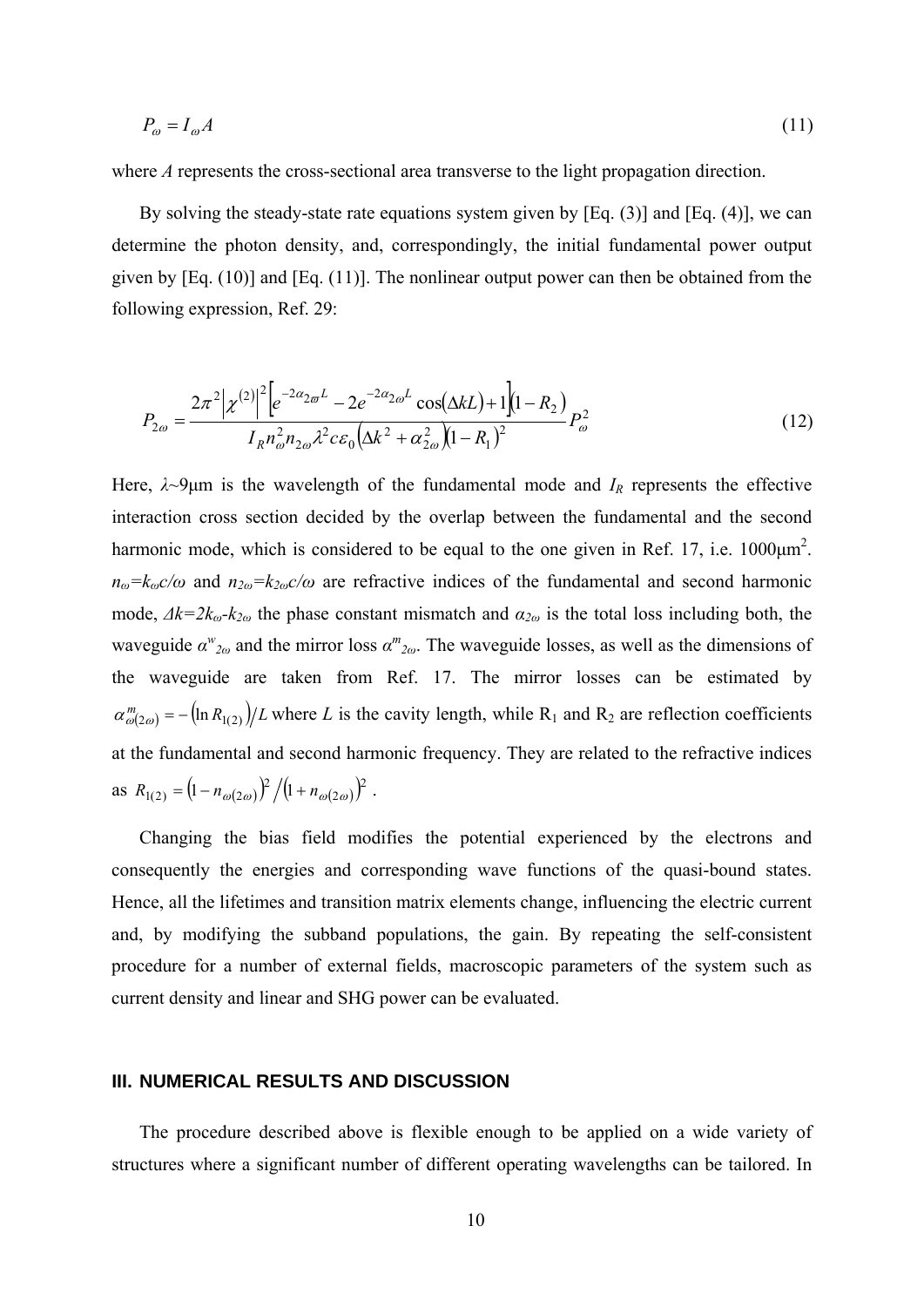this work, we have chosen to address the optimization of the active region for the reference structure described in Ref. [17](#page-4-0). It consists of two coupled InGaAs quantum wells separated with an AlInAs barrier, designed for fundamental and SHG wavelengths at  $\lambda$ -9μm and  $\lambda$  -4.5  $\mu$ m, respectively, which sets the fundamental transition energy to approximately 136meV, while the energy difference between the ground and lower laser state equals the LO phonon energy, i.e. 34meV. The optimization was carried out for the value of the applied field of *F*=38kV/cm, temperature *T*=10K and the sheet carrier density  $N_s$ =37.2x10<sup>10</sup>cm<sup>-2</sup>, which was derived from the dopant profile per repeat period and was initially, at the beginning of the self-consistent procedure, assumed to be distributed equally between the subbands of one period.



FIG. 2. A schematic diagram of quasi-bound energy levels and associated wave functions squared for one and a half period of the optimized structure. The layer sequence of one period, in nanometers, starting from the injection barrier is: **4.1**, 8.6, **1.5**, 5.7, **2.6**, 4.1, **2.1**, 3.9, **2.3**, 3.7, **2.5**, 3.5, **2.6**, and 3.3. Normal scripts denote the wells and bold the barriers.

A schematic diagram of quasi-bound energy levels and associated wave functions squared for an injector-active region-injector section of the optimized structure is shown in Fig. 2. The layer sequence of one period, in nanometers, starting from the injection barrier is: **4.1**, 8.6, **1.5**, 5.7, **2.6**, 4.1, **2.1**, 3.9, **2.3**, 3.7, **2.5**, 3.5, **2.6**, and 3.3, where normal scripts denote the wells and bold the barriers. The injector and collector regions are represented with five energy levels each, as given in the previous paragraph. The pump radiation at the fundamental frequency is generated between levels 9 and 6. Nonlinear cascades are formed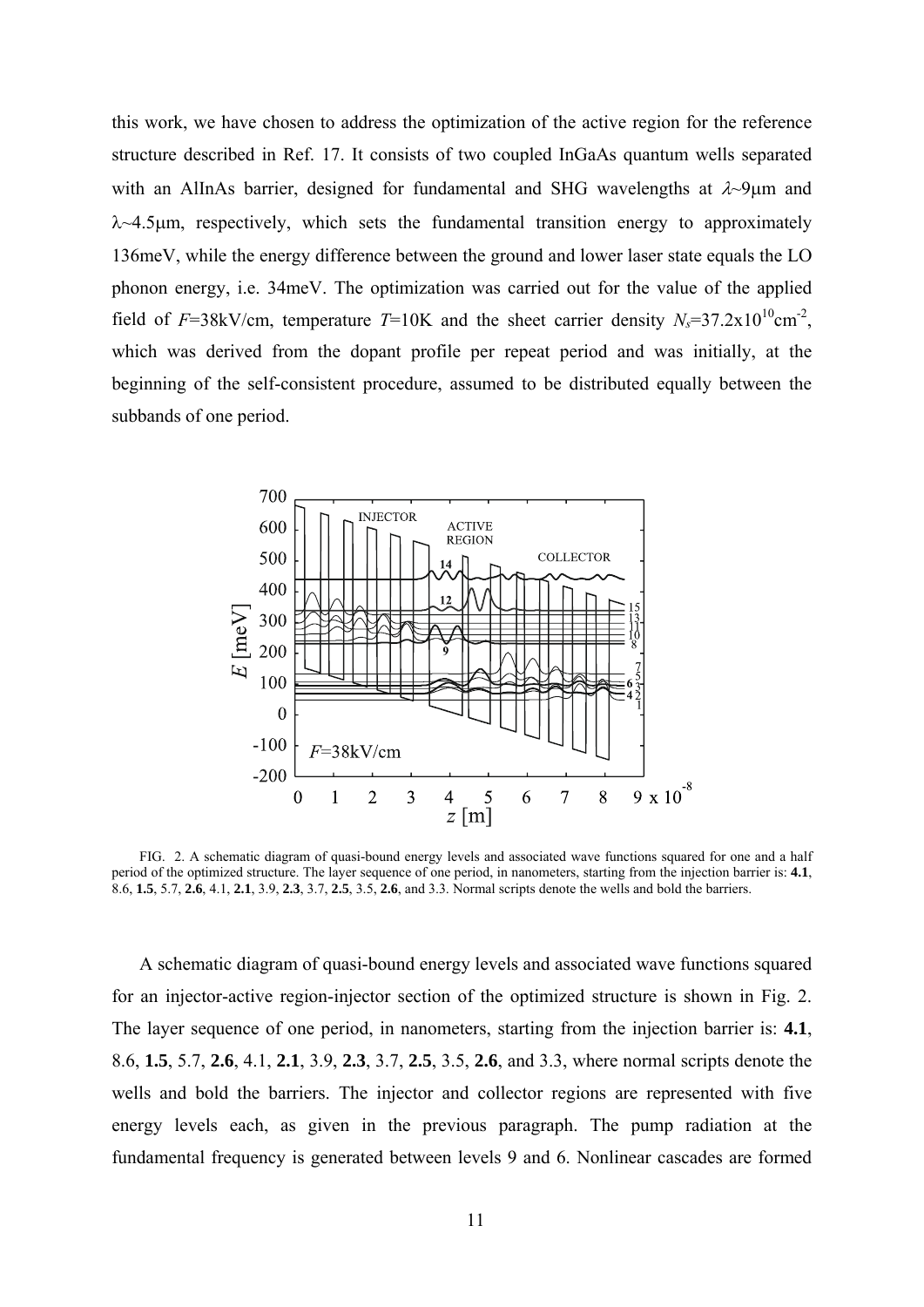by levels 6-9-12 and 9-12-14. The first cascade coincides with the laser transition, while the resonance of the second cascade can be achieved by relative thickness variations of the two QWs and the barrier between them. At the applied bias field of 38kV/cm, for which the optimization was performed, the lasing wavelength amounts to  $\lambda = 9.08 \mu m$ . Due to the increased overlap between the lasing state wave functions, the optimized structure shows a significant increase of the dipole matrix element,  $z_{96}$ =17nm.



FIG. 3. Electric field vs. current density characteristics at *T*=10K in the optimized (solid lines) and reference (dashed lines) structure, Ref. [17](#page-4-0). The optimized structure shows that higher current densities can be achieved with lower bias fields in the range of applied fields up to 40kV/cm.

By applying the self consistent procedure described in the previous section on both, the reference, Ref. [17,](#page-4-0) and the optimized structure for *T*=10K and external field values from 30 to 55kV/cm, the output characteristics were derived and compared. The electric field/current density characteristics are shown in Fig. 3. It can be seen that the optimized structure demonstrates a considerable improvement in that, in a notably wide range of applied fields (above 40kV/cm), higher current densities can be achieved with lower bias fields.

By using [Eq. (13)] and adopting the parameters given in Ref. [17](#page-4-0), we can estimate the nonlinear conversion efficiency  $\eta = P_{2\omega}/P_{\omega}^2$  of 272  $\mu$ W/W<sup>2</sup> for the reference structure, which is in good agreement with the experimentally obtained values of ~100  $\mu$ W/W<sup>2</sup> given in Ref. [17](#page-4-0). The calculated value for the second order nonlinear susceptibility of  $|\chi^{(2)}| = 2.58 \times 10^4$ pm/V is in accordance with the calculated values of  $2\times10^4$  pm/V given for the reference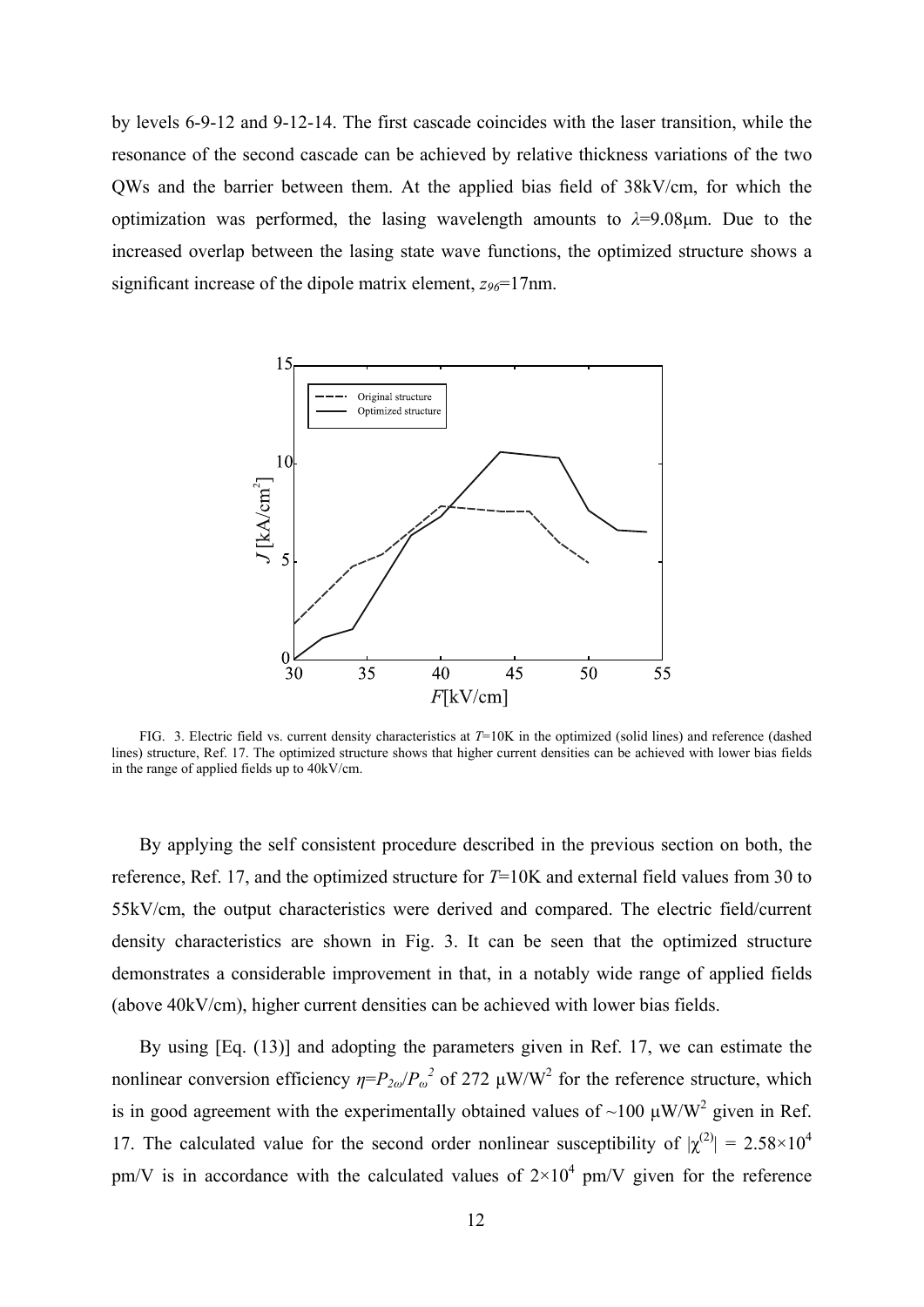structure in Ref. [17](#page-4-0). However, the optimized structure shows a noticeable improvement regarding these parameters, and the calculated values for the nonlinear to linear conversion efficiency and the second order nonlinear susceptibility are 349  $\mu$ W/W<sup>2</sup> and 2.71 ×10<sup>4</sup> pm/V, respectively.



FIG. 4. Fundamental power (straight line) and the nonlinear power (dashed line) under different pump currents for the reference structure. The lines represent interpolated values of the calculated data which is represented by symbols (squares and circles).



FIG. 5. Fundamental power (straight line) and the nonlinear power (dashed line) under different pump currents for the optimized structure. The lines represent interpolated values of the calculated data which is represented by symbols (squares and circles).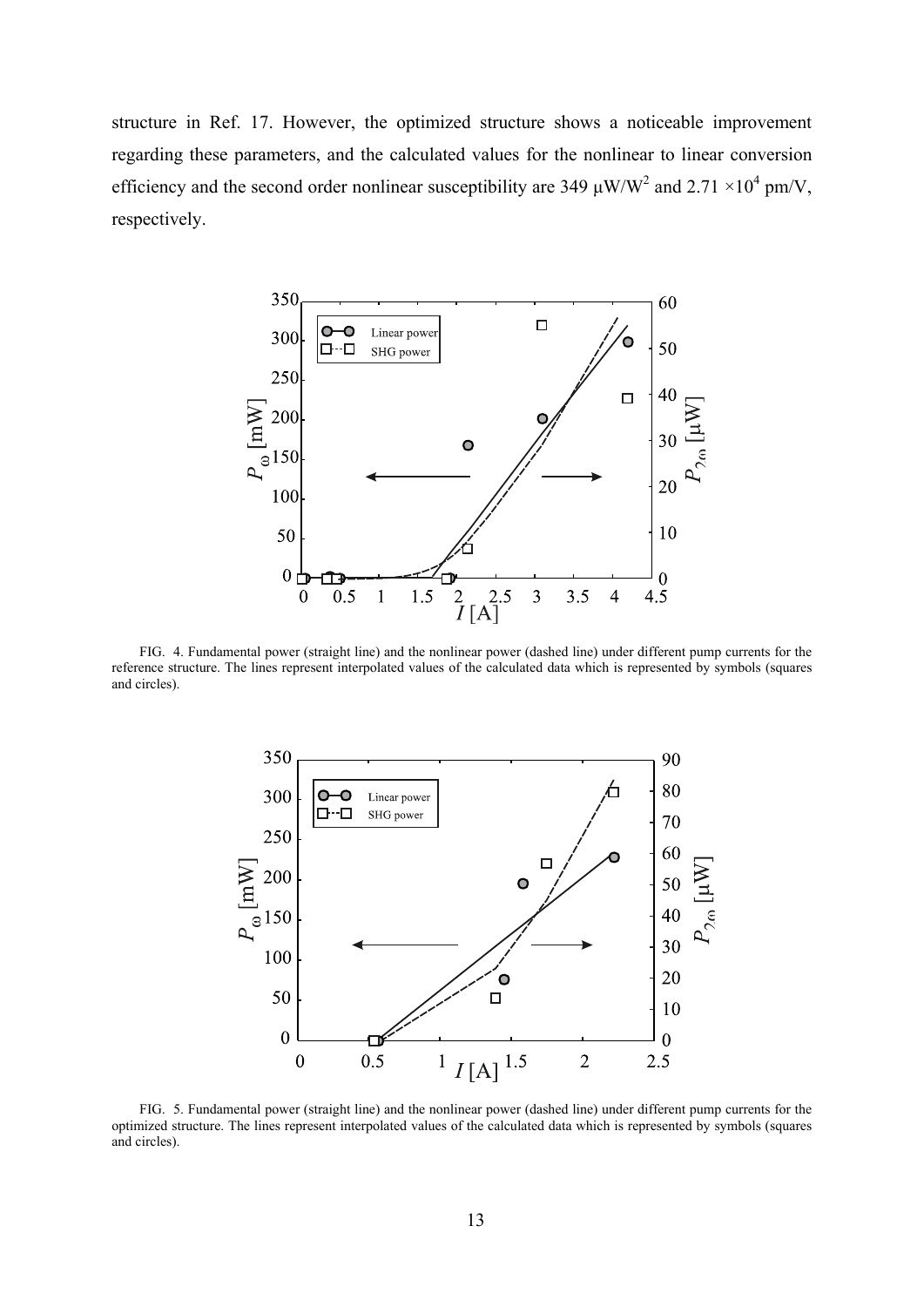Fig. 4 and Fig. 5 represent the linear and nonlinear output for both the reference and optimized structure. The threshold current estimated for the optimized structure is close to 0.5 A, while the calculated value for the reference structure is about 2 A, which is in good accordance with the experimentally obtained values given in Ref. [17](#page-4-0). It can be seen that the optimized structure shows higher linear output powers at lower currents.

As can be seen from the [Eq. (13)], the phase mismatch factor Δ*k* plays a significant role in the nonlinear conversion efficiency estimation. In our calculations, the phase mismatch factor is about 100 times larger than the loss  $\alpha_{2\omega}$ . Even though the calculated values for the nonlinear conversion efficiency are rather high, they could be additionally enhanced by making the phase mismatch factor comparable to the optical losses, or by decreasing the effective interaction area *IR*, which will be the subject of further work.

#### **IV. CONCLUSION**

We have described a procedure for the design of a GaInAs-AlInAs-based QCL with optimized optical nonlinearity capability. The technique has no restrictions regarding the number of the optimization parameters or material composition, and demonstrates high optimization abilities. The designs were evaluated by modeling the carrier dynamics using the full self-consistent approach extended with photon density equations, and the reference design calculations show excellent agreement with experimental results. At the same time, the optimzed structure predicts a significant improvement of the nonlinear to linear conversion efficiency and the second order nonlinear susceptibility, as intended. The described procedure is applicable to various active region designs and will be used in further work for other wavelength ranges. The developed method will also be an excellent ground for proper modeling of other higher-order effects in QCLs very relevant for current applications in imaging, spectroscopy and material characterization.

## **ACKNOWLEDGMENTS**

This work was supported by the Ministry of Education, Science and Technological Development (Republic of Serbia), ev.no. III 45010, NATO SfP Grant, ref. no. 984068, and COST Actions BM1205 and MP1204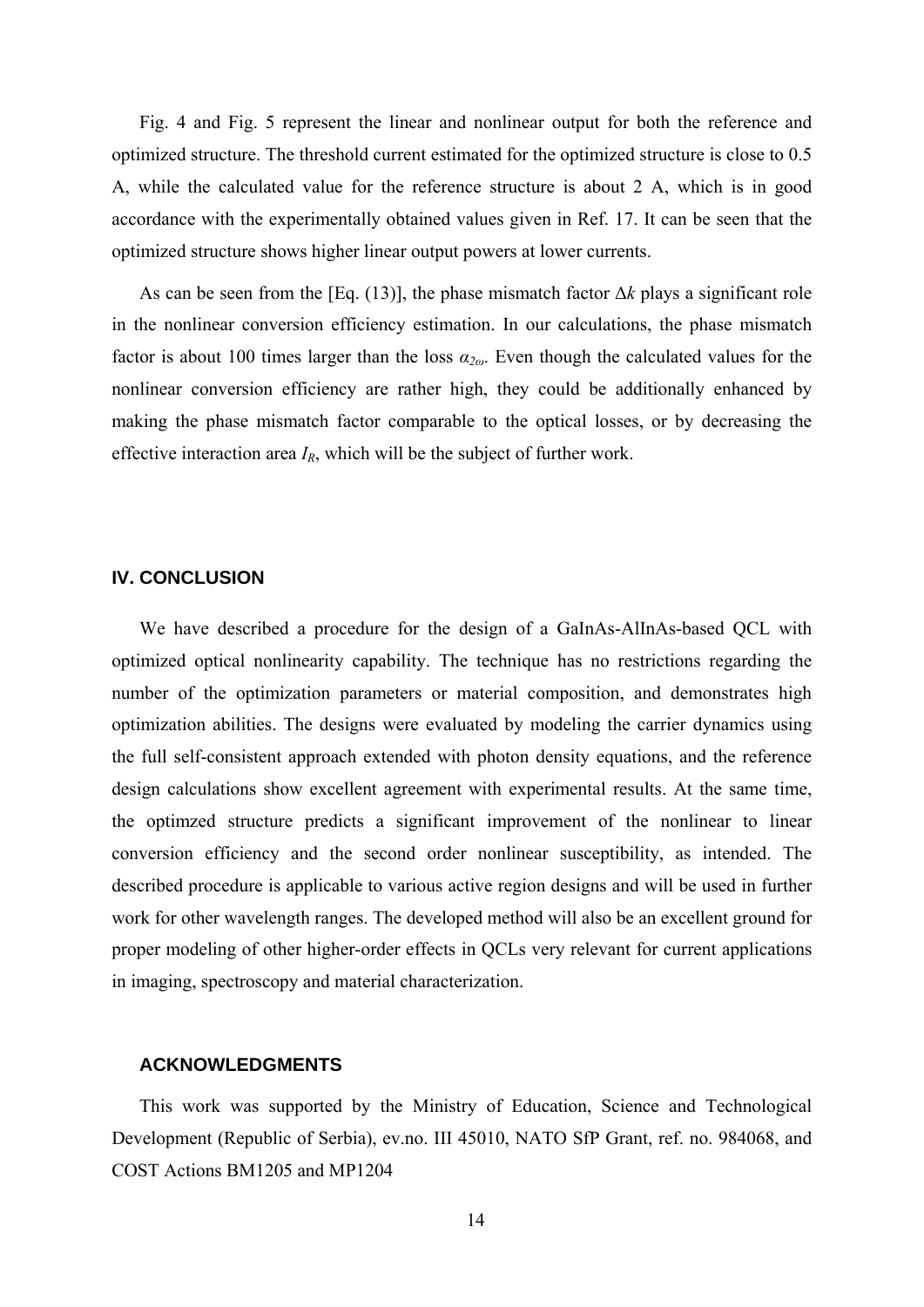#### **REFERENCES**

 $\overline{a}$ 

1 B. S. Wlliams, Nat. Photonics, **1**, 517, (2007)

2 Y. Yao, A. J. Hoffman, and C. F. Gmachl, Nat. Photonics, **6**, 432, (2012)

<sup>3</sup> Y. Petitjean, F. Destic, J. Mollier, and C. Sirtori, IEEE J. Sel. Top. Quantum Electron., **17**, 22, (2011)

4 F. Capasso, R. Paiella, R. Martini, R. Colombelli, C. Gmachl, T. L. Myers, M. S. Taubman, R. M.Williams, C. G. Bethea, K. Unterrainer, H. Y. Hwang, D. L. Sivco, A. Y. Cho, A. M. Sergent, H. C. Liu, and Edward. A. Whittaker, IEEE J. Quantum Electron., **38**, 511, (2002)

<sup>5</sup> C. Sirtori, P. Kruck, S. Barbieri, P. Collot, J. Nagle, M. Beck, J. Faist, and U. Oesterle, Appl. Phys. Lett. **73**, 3486 (1998)

6 C. Sirtori, H. Page, and C. Becker, Proc. R. Soc. London, Ser. A **359**, 505 (2001)

7 S.-C. Lee and A. Wacker, Phys. Rev. B **66**, 245314 (2002)

8 J. Radovanović, A. Mirčetić, V. Milanović, Z. Ikonić, D. Indjin, P. Harrison, R. W. Kelsall, Semicond. Sci. Technol. **21**, 215, (2006)

9 S. Höfling, V. D. Jovanović, D. Indjin, J. P. Reithmaier, A. Forchel, Z. Ikonić, N. Vukmirović, P. Harrison, A. Mirčetić, V. Milanović, Appl. Phys. Lett. **88**, 251109, (2006)

<sup>10</sup> M. A. Belkin, F. Capasso, A. Belyanin, D. L. Sivco, A. Y. Cho, D. C. Oakley, C. J. Vineis and G. W. Turner, Nat. Photonics **1**, 288, (2007)

 $11$  M. A. Belkin, F. Capasso, F. Xie, A. Belyanin, M. Fischer, A. Wittmann, and J. Faist, Appl. Phys. Lett. **92**, 201101, (2008)

12 J.-Y. Bengloan, A. De Rossi, V. Ortiz, X. Marcadet, M. Calligaro, I. Maurin and C. Sirtori, Appl. Phys. Lett. **84**, 2019, (2004)

13 Y. R. Shen, *The Principles of Nonlinear Optics*, (Wiley, New York, 1984).

<sup>14</sup> O. Malis, A. Belyanin, C. Gmachl, D. L. Sivco, M. L. Peabody, A. M. Sergent, and Alfred Y. Cho, Appl. Phys. Lett. **84**, 2721, (2004)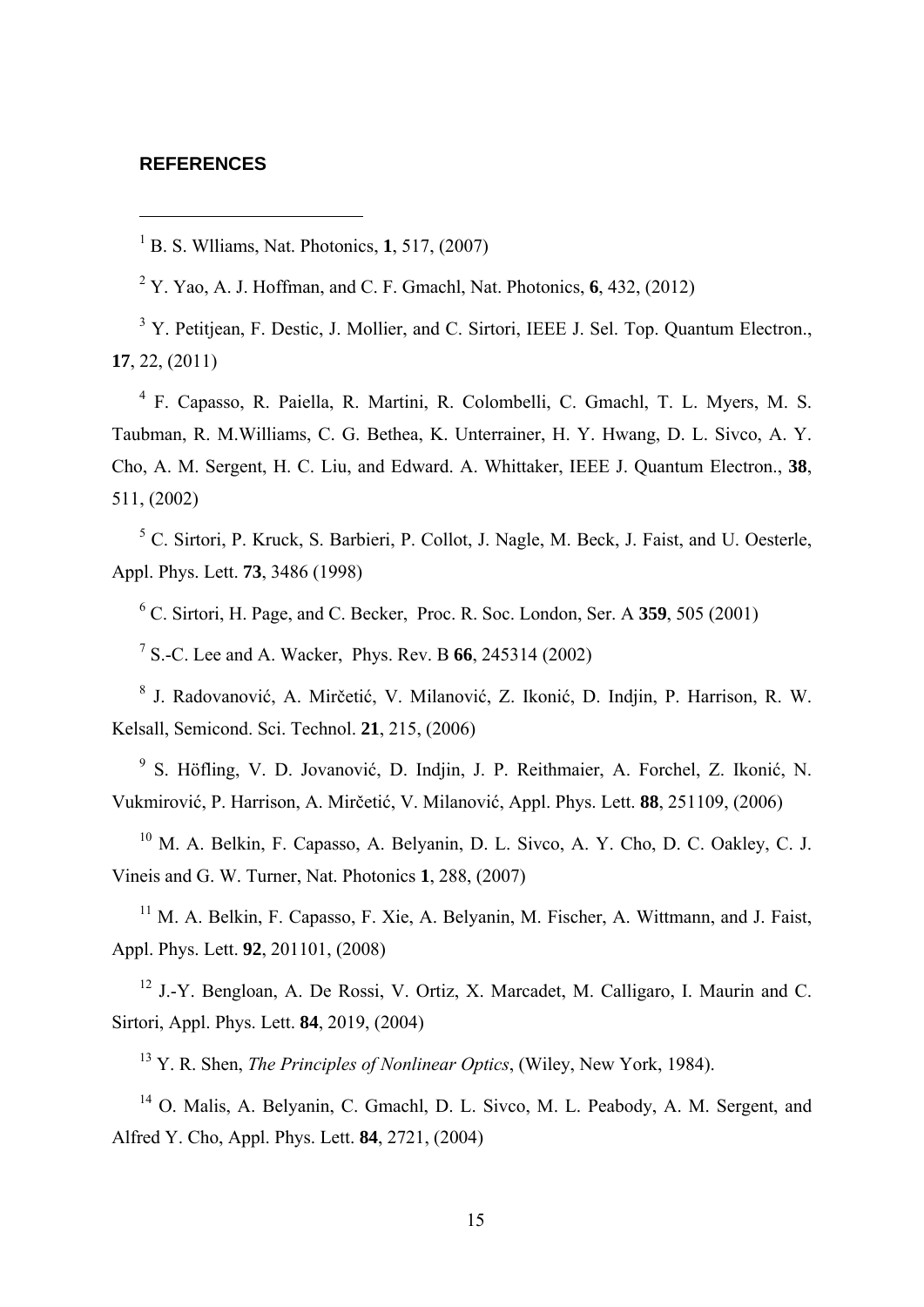15 A. Mirčetić, D. Indjin, Z. Ikonić, P. Harrison, V. Milanović, R. W. Kelsall, J. Appl. Phys. **97**, 084506, (2005).

16 B. Novaković, J. Radovanović, A. Mirčetić, V. Milanović, Z. Ikonić, D. Indjin, Opt. Comm. **279**, 330, (2007).

<sup>17</sup> C. Gmachl, A. Belyanin, D. L. Sivco, M. L. Peabody, N. Owschimikow, A. M. Sergent, F. Capasso, and A. Y. Cho, IEEE J. Quantum Electron. **39**, 1345, (2003).

18 A Hugi, R Maulini, J. Faist, Semicond. Sci. Technol., **25**, 083001, (2010)

19 Y Petitjen, F Destic, J-C Mollier, C Sirtori, J. Sel. Top. Quantum Electron., **17**, 22, (2011)

20 D. E. Goldberg, *Genetic Algorithms in Search, Optimization and Machine Learning*, (Addison-Wesley, Boston, 1989)

<sup>21</sup> David L. Carroll, University of Illinois, 306 Talbot Lab, 104 S. Wright St., Urbana, IL 61801

22 C. Gmachl, F. Capasso, D. L. Sivco, and A. Y. Cho, Rep. on Progress in Physics, **64**, 1533, (2001).

23 J. Bai, D. S. Citrin, Opt. Express, **14**, 4043, (2006).

 $\overline{a}$ 

24 P. Dean, Y. L. Lim, A. Valavanis, A. R. Kliese, M. Nikolić, S. P. Khanna, M. Lachab, D. Indjin. Z Ikonić, P. Harrison, A. D. Rakić, E. H. Linfield, and A. G. Davies, Opt. Lett., **36**, 2587, (2011)

<sup>25</sup> A. Daničić, J. Radovanović, V. Milanović, D. Indjin, and Z. Ikonić, J. Phys. D: Appl. Phys., **43**, 045101, (2010)

 $^{26}$  Y. L. Lim, P. Dean, M. Nikoli, R. Kliese, S. P. Khanna, M. Lachab, A. Valavanis, D. Indjin, Z. Ikonić, P. Harrison, E. H. Linfield, A. G. Davies, S. J. Wilson, and A. D. Rakić, Appl. Phys. Lett., **99**, 081108, (2011)

<sup>27</sup> D. Indjin, P. Harrison, R. W. Kelsall, and Z. Ikonić, J. Appl. Phys. **91**, 9019 (2002)

28 V. D. Jovanović, S. Höfling, D. Indjin, N. Vukmirović, Z. Ikonić, P. Harrison, J. P. Reithmaier, and A. Forchel, J. Appl. Phys. **99**, 103106, (2006)

29 J. Bai, D. S. Citrin, J. Quantum Electron., **43**, 391, (2007)